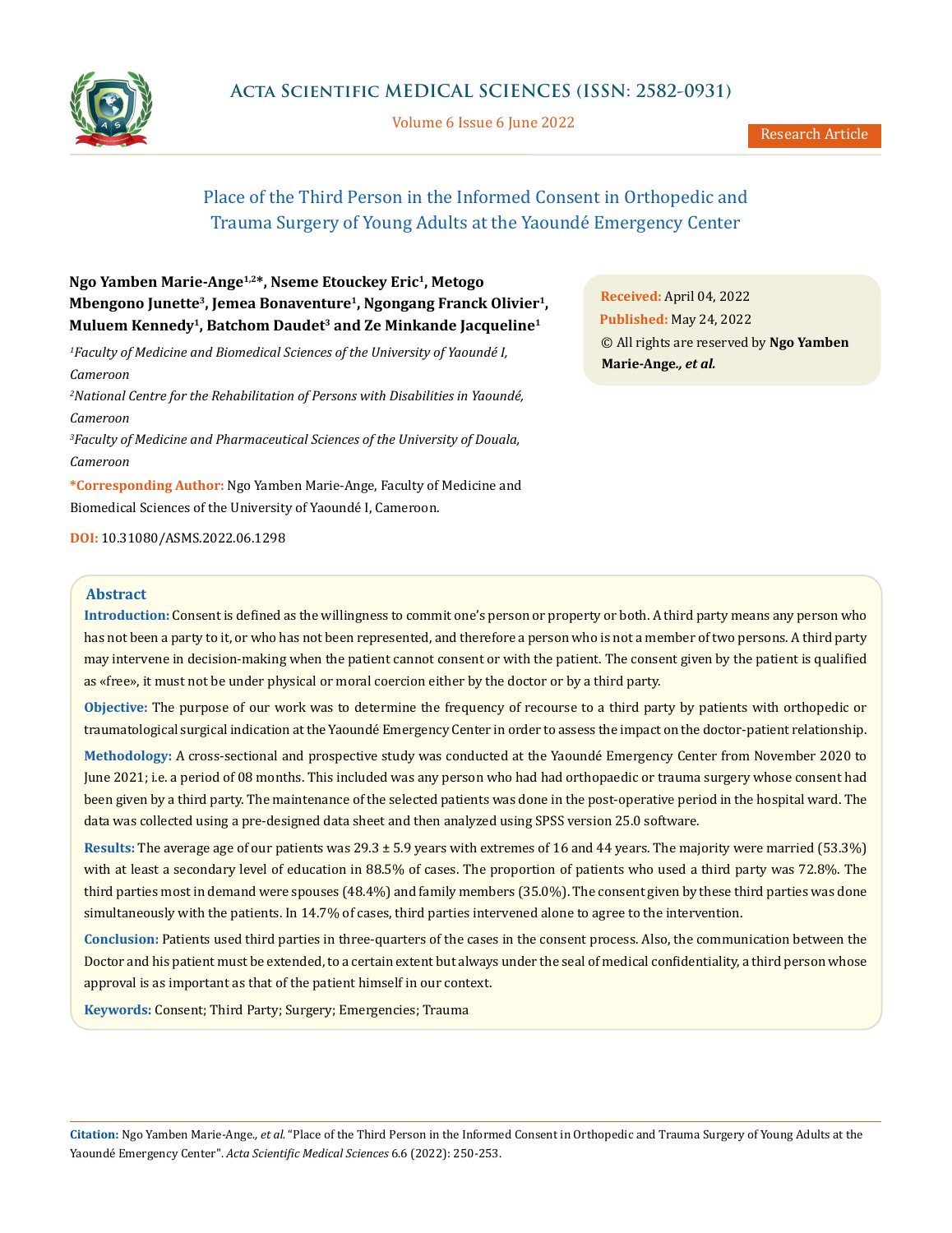#### **Introduction**

Consent is defined as the willingness to commit one's person or property or both at the same time  $[1]$ . It is therefore the fact of pronouncing in favor of the accomplishment of a project or an act. A third party means any person who has not been [a party](https://www.dictionnaire-juridique.com/definition/partie.php) to it, or who has not been [represented](https://www.dictionnaire-juridique.com/definition/representation.php) to it  $[2]$ . She is foreign to a group of two people (doctor - patient). A third party may intervene in decision-making when the patient cannot consent or with the patient. The consent given by the patient is first of all qualified as «free», it must not be under physical or moral coercion either by the doctor or by a third party  $\lceil 3 \rceil$ . In Cameroon, the use of a third party is frequent but poorly evaluated. Also, the authors proposed to conduct a study whose purpose was to evaluate the frequency of use of a third person by young patients received at the Emergency Center of Yaoundé and presenting orthopedic or traumatological surgical indications.

### **Patients and Methods**

We conducted a descriptive cross-sectional study at the Yaoundé Emergency Center (CURY) for eight months (November 2020 to June 2021). Included were all patients aged 18 to 45 years who had surgery for the musculoskeletal system and for whom informed consent had been obtained. The interview with the patients was done in the post-operative period in the hospital room. The data was collected using a pre-designed data sheet and then analyzed using SPSS version 25.0 software. Results were reported as means ± standard deviation, frequencies and percentages.

### **Results**

A total of 383 patients were selected in our study. The mean age was  $29.3 \pm 5.9$  years with extremes of 18 and 45 years. The most represented age group was 30 to 35 years (129; 33.6%).



53.3% of the patients in our series were married, with a high school education level in 49.6% of cases. Internal and external osteosynthesis was performed in 82.5% of cases (Table 1).

| <b>Variables</b>          | Effectif $(n = 383)$ | $\%$ |
|---------------------------|----------------------|------|
| Occupation                |                      |      |
| Employee                  | 273                  | 71,2 |
| Unemployed                | 60                   | 15,7 |
| Student                   | 50                   | 13,1 |
| Marital status            |                      |      |
| As a couple               | 204                  | 53,3 |
| <b>Bachelor</b>           | 179                  | 46,7 |
| Level of education        |                      |      |
| Secondary                 | 190                  | 49,6 |
| Upper                     | 149                  | 38,9 |
| Primary                   | 38                   | 9,9  |
| Out of school             | 6                    | 1,6  |
| Type of surgery           |                      |      |
| Osteosynthesis            | 316                  | 82,5 |
| Debridement and<br>plasty | 51                   | 13,3 |
| Hip replacement           | 9                    | 2,3  |
| Limb amputation           | 7                    | 1,8  |

**Table 1:** Socio-demographic and clinical characteristics.

72.8% of the patients in our series (286) were assisted by a third party. The remaining 97 patients (27.1%) had given their consent in the absence of a third party.

The third parties most in demand were mainly spouses (48.4%) and family members (father, mother, brother, sister) in 35.0% of cases. In 6.1% of cases, consent was given by people outside the patient's family circle (Figure 2).





**Citation:** Ngo Yamben Marie-Ange*., et al.* "Place of the Third Person in the Informed Consent in Orthopedic and Trauma Surgery of Young Adults at the Yaoundé Emergency Center". *Acta Scientific Medical Sciences* 6.6 (2022): 250-253.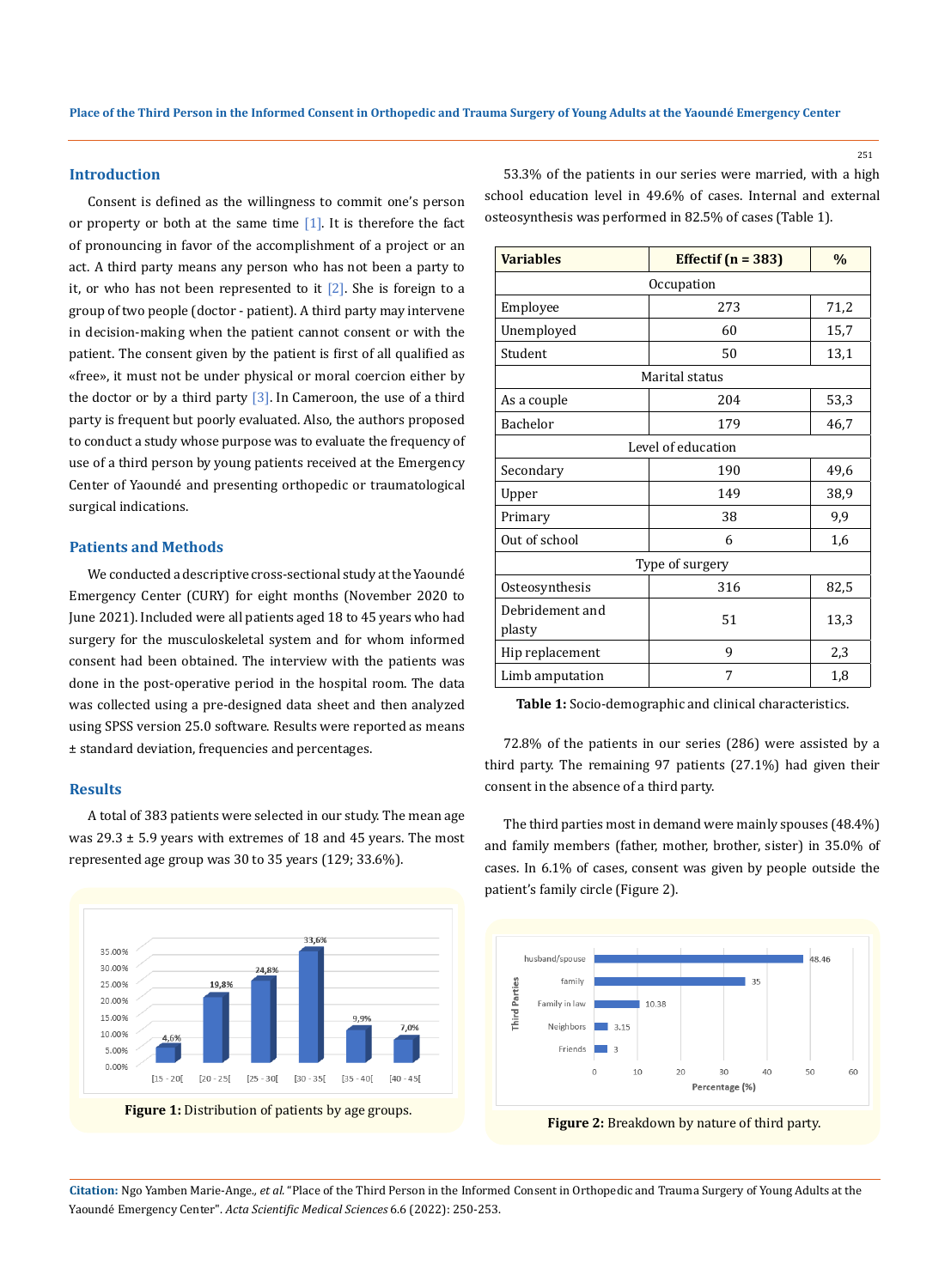In the majority of cases (85.3%), consent for the procedure was given by both patients and third parties. In 14.7% of cases, third parties alone agreed to the intervention.

The type of consent most found was written and oral in 86.1% of cases, written in 10.8% and oral in 3.1% of cases.

## **Discussion**

The purpose of our study was to evaluate the frequency of recourse to a third person by young patients received at the Yaoundé Emergency Center and presenting orthopedic or traumatological surgical indications.

## **Socio-demographic profile**

The average age of our patients (29.3  $\pm$  5.9) years and the most represented age group was between 30 and 35 years. The most common type of surgery was osteosynthesis (82.5%). This predominance of osteosynthesis is easily explained by the fact that the study was conducted in a Center where trauma activity is much more important than orthopedic activity. As for the average age, it differs in the literature depending on the type of surgery  $[4,5]$ .

#### **Recourse to the third party**

Three-quarters (72.8%) of our study population had used a third party, with spouses mainly the most represented with 48.4% followed by family members (35.0%), in-laws (10.3%). The presence of another person at the patient's side during this pre-operative stress phase demonstrates two essential things: the importance of the stake of a companion for the majority of patients and the difficulty of bearing sole responsibility for a decision even when it seems obvious. The presence of a third person would therefore also be a moral and even social guarantee in cultures where the opinion of the family is very important. Especially when authors report that the concordance between the information given by the surgeon and that retained by the patient varies from 15 to 50% [6].

In a university hospital in France, 52% of patients to undergo an intervention were assisted by a third person who was in 51% of cases the spouse, 18% the cohabiting partner, 25% a parent (ascendants, descendants and collaterals) and 6% a friend (6%) [7].

In the majority of cases in our series, consent was given by both parties (85.3%). However, 14.7% of third parties agreed to the intervention on their own. This is provided for by the Cameroon Code of Ethics which encourages the recourse of a third party in its article 27, which states that «a serious prognosis may legitimately be concealed from the patient. A fatal prognosis can only be revealed to him with the utmost caution; it must generally be to his family unless the patient has previously had this revelation or designated the third parties to whom it must be made» [8]. Also, in emergency situations where patients were declared incompetent to make shared medical decisions, physicians could perform an emergency intervention without prior consent or use a third party (accompanying the patient). This practice is shared by some authors [9]. However, there is a real risk that the oral information on which consent is based is not well understood and justifies the development of written information sheets to be given to the patient and/or the third party  $[4]$  or even informative videos  $[10]$ .

In our study, we found that the consent given by the spouse was given fairly quickly after consultation, reflecting the agreement and trust that there was in the couple. However, some authors report that consent was significantly delayed when given by spouse, inlaws and parents [11]. This delay could be highly detrimental to patients in life-saving emergencies especially as their clinical condition does not allow them to give consent. This has led in several countries, including France and the United States, that the emergency situation becomes an exception to the requirement to obtain the free and informed consent of the prospective subject, without even defining the emergency situation [3,12].

### **Conclusion**

Consent is a prerequisite for any surgical procedure. The urgency of traumatic injuries makes it necessary to collect them as soon as possible. The use of a third party may be necessary in these situations. Also, the doctor's communication should include, while respecting medical confidentiality, this third person whose presence and support are reassuring for patients in the operative process.

#### **Bibliography**

- 1. [Jaunait A. "Comment peut-on être paternaliste ? Confiance](https://www.cairn.info/revue-raisons-politiques-2003-3-page-59.htm) [et consentement dans la relation médecin-patient".](https://www.cairn.info/revue-raisons-politiques-2003-3-page-59.htm) *Raisons Politiques* [3 \(2003\): 59-79.](https://www.cairn.info/revue-raisons-politiques-2003-3-page-59.htm)
- 2. Braudo S. "Dictionnaire du droit privé Français". Versailles (2020).

252

**Citation:** Ngo Yamben Marie-Ange*., et al.* "Place of the Third Person in the Informed Consent in Orthopedic and Trauma Surgery of Young Adults at the Yaoundé Emergency Center". *Acta Scientific Medical Sciences* 6.6 (2022): 250-253.